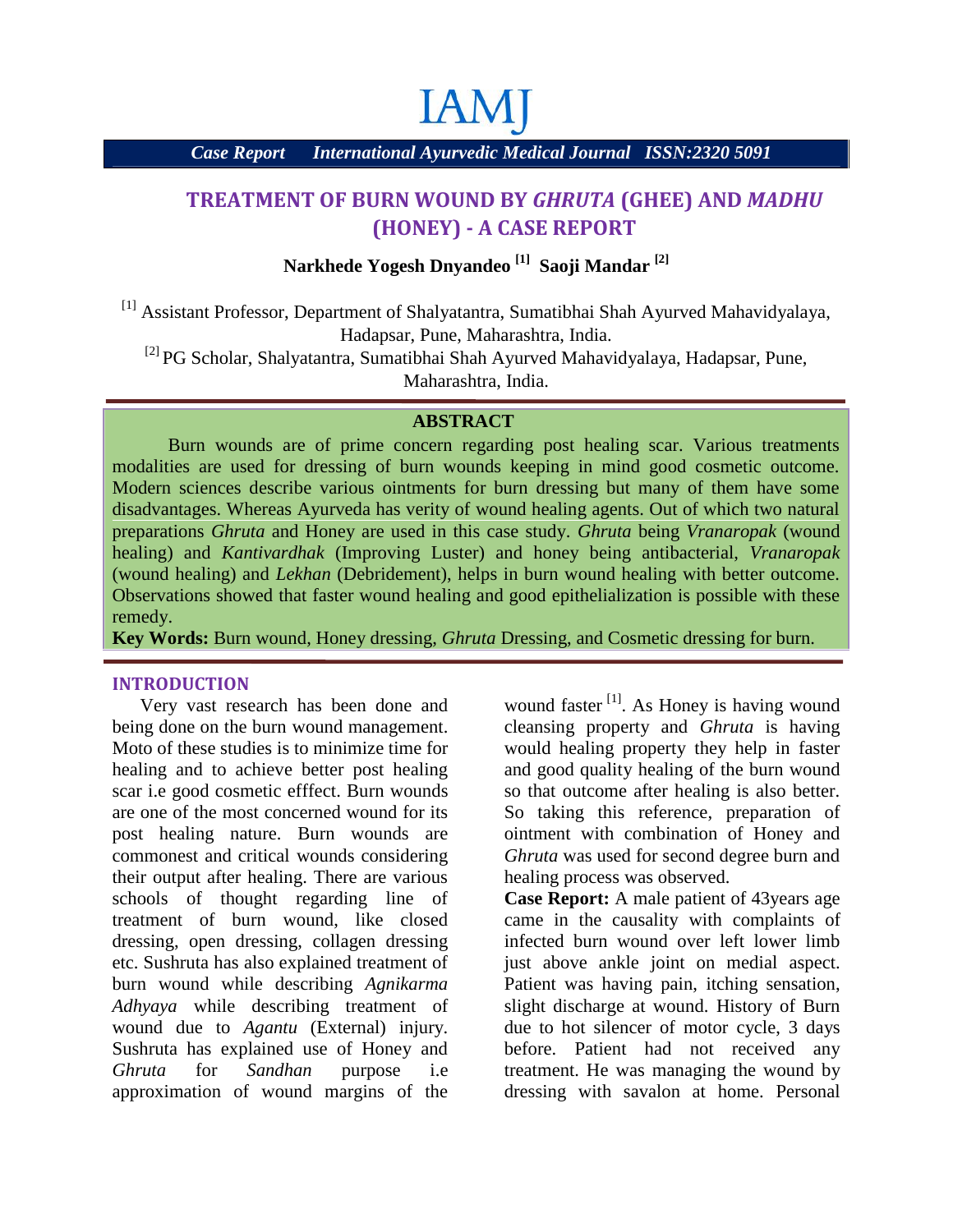History: Patient was not having history of any major illness/ DM/ Hypertension. On Examination there was 6 cm by 4 cm burn wound of second degree. Mild slough and eshchar was present over wound. No purulent discharge seen from wound. Margins were yellowish. Tenderness and redness around wound was present (Signs of Cellulitis).

Treatment given: Eschar was removed and wound cleaned. Dressing with Honey and *Ghruta* was done daily once. Closed dressing was done. Thin layer of Honey and *Ghruta* was applied over the wound. Oral medication with Antibiotics (Cefixim 200 mg BD) and Analgesics and antiinflammatory (Seratiopeptidase and Diclofenac Sodium ) are continued for 5 days Wound was observed for its healing process under following criteria

- Quantity of Slough
- Edema around wound
- Discharge from wound
- Color of base of wound.

**Observations:** On second visit  $(2^{nd}$  day after first dressing) wound was devoid of slough. No discharge through wound. Redness and tenderness which was present at first dressing was reduced significantly. Edema was minimal. On third dressing  $(4<sup>th</sup>$  day) the wound was bright red in color with good granulation tissue and signs of epitheliasation at margins. On fourth dressing  $(6<sup>th</sup>$  day) there were no any signs of infection. Healthy granulation tissue was present. Daily dressing was continued upto 10 days and epithialisation of wound was coverd within 10 days. The color of epithialisation was recembling with surrounding and no signs of Keloid of bad scar formation were observed.

# **DISCUSSION**

Burn wounds are of prime concern for their post recovery complications like keloid formation, pigmentation. So various treatment modalities are being tried for burn wound management. Recent trends in burn

dressing includes use of various topical ointments containing i) Silver Suphadiazine ii) Mefenide acetate iii) Polymixin B, Neomycin and Bactrician iv) Silver Nitrate v) Dakins's solution. Though all are good healing agents each drug have some disadvantages.

1. Silver Suphadiazine is widely used dressing ointment but it can develop transient Leukopenia

Following continued use of 3-5 days

- 2. Mefenide acetate is painful on application and it has carbonic anhydrase inhibitory Characteristics that can result in metabolic acidosis
- 3.Polymixine B, Neomycine, and bacitracin is painless and clear on application but it is costly
- 4. Silver Nitrate is hypotonic and continuous use can cause electrolyte leaching
- 5. Dakin's Solution has cytotoxic effect on the healing cell of patient's wound.<sup>[2]</sup> The simplest method of treating a superficial wound is by exposure, after a few days a dry eschar forms which then separates as the wound epithelializes. But this is very painful situation and requires intensive amount of nursing support. Another method of managing these type of burn is to place a Vaseline impregnated gauze with or without an antiseptic such as Chlorhexidine, over the wound. The Vaseline Gauze is used to prevent the dry eschar, preventing it from cracking so easily.<sup>[3]</sup> The traditional method of using Tulle grass (Jelonet) is adherent and can be difficult to remove once dried but provides a moist environment for healing. And another way is retention dressing, these dressing are oil based so application of any kind of oil (typically Olive oil) dissolves the adhesive and permits removal of the dressing without disturbing the healing burn wound. [4] Considering healing of burn wounds some points to be considered are- prevention and control of infection, relief from itching and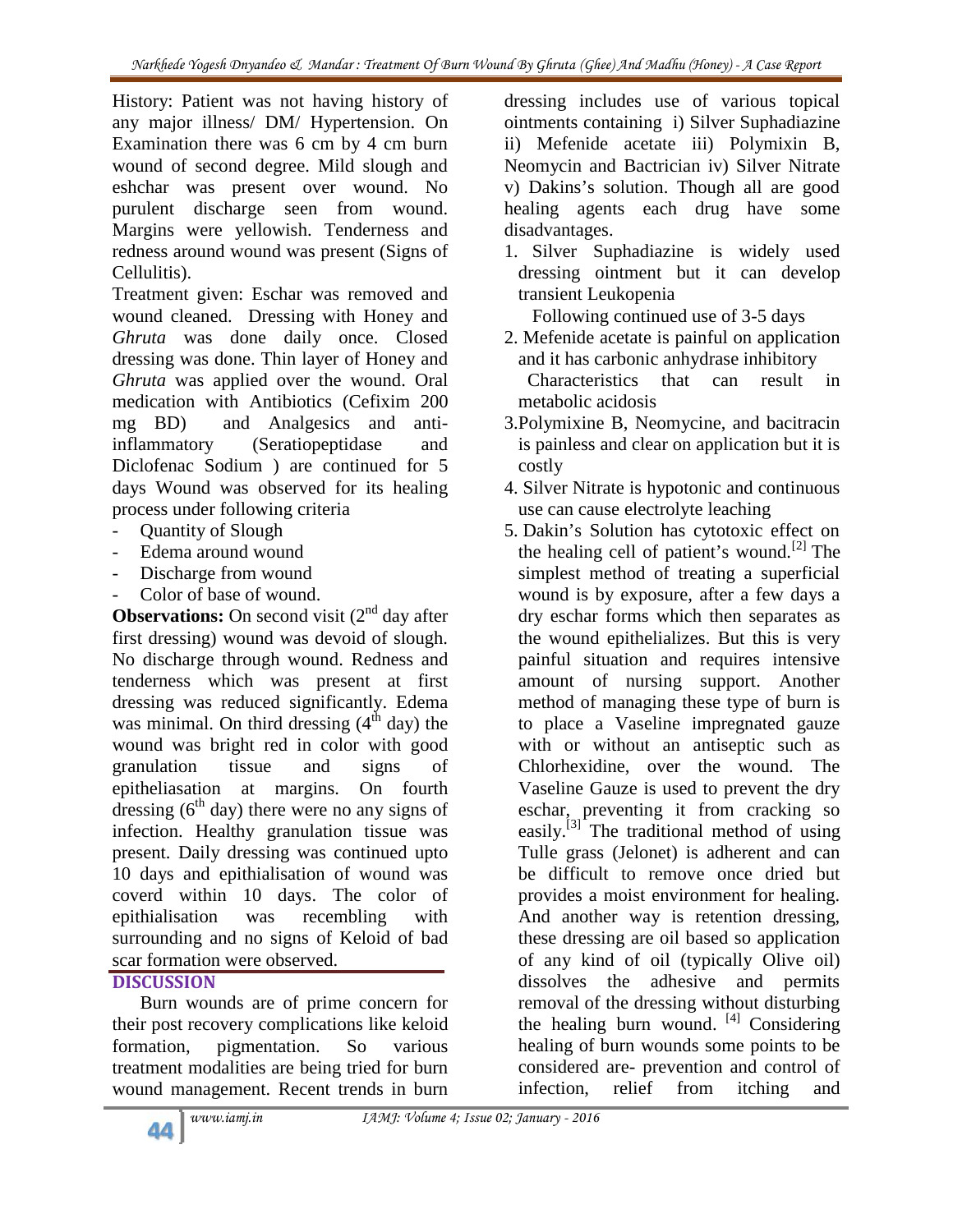prevention of formation of traumatic blister. Infection should be managed by combination of topical and systemic agents. Itching is caused by Histamines and various endopeptieds. For prevention of itching, antihistamines, antiallergics, moisturing creams, aleovera all being tried. And to prevent traumatic blister formation, non-adherent dressing and regular moisturisation is required. <sup>[5]</sup> While l considering management of burn wound in Ayurveda Samhitas we find that Sushruta has described use of ointment prepared by *Sarpi (Ghruta), Madhucchishta* (Wax) and other ingredients for *ropan* i.e proper healing of wound. Sushruta has also explained that for dry burn *Sneha Chikitsa* (Oily drugs) application should be  $\frac{1}{10}$  Considering *Chruta* considered. [6] Considering *Ghruta,* Sushruta has explained *Ghruta* as *Kantivardhak* (i.e improving skin luster), it is *Rakshoghna* i.e. having anti-microbial activity. It is also *Madhur* in *vipak*, *vata* and *pitta nashak* in characteristics. [7] Vagbhata has also described *Ghruta* as *Vrana Shodana* and *Ropan* meaning *Ghruta* has property of cleaning wound and healing of wound.<sup>[8]</sup> Whereas Honey is also considered to be *Varnya* (Improving Luster of skin), *Lekhana* (Debridement), *Shodhan* (Purifying), and *Ropan* (Healing) property. Honey is *Kaphagna, Picchila* (Sticky), and *Madhur*. All these properties help in wound healing.[9] *Vagbhat* has described Honey as *Vranashodhana,Sandhan* and *Ropana* i.e Honey is having wound cleaning, healing and construction property.<sup>[10]</sup> According to Pharmacognocy of Honey, it is a aqueous solution of Glucose 35% Fructose 45% and Sucrose 2%. And other constituents of Honey are Maltose, Gum, traces of Succinic acid, acetic acid, dextrin, formic acid, enzymes and vitamins. Honey is antiseptic and applied to burn and wound.<sup>[11]</sup> Honey dressing improves wound healing, make wound

sterile in lesser duration and have better outcome in terms of incidence of hypertrophic scars and post burn contractures when compared to Silver Sulphadiazen.<sup>[12]</sup>

**Probable mode of action:** As discussed, burn wounds require four important conditions to be maintained - prevention of infection, retention of fluid, prevention of blister formation and prevention of dry eschar formation.

- *Ghruta* prevents fluid loss from burn wound and also lubricates surface of wound and prevents hard eschar formation
- Oily consistency of of *Ghruta* helps adhesions of dressings with wound
- *Ghruta* is having *vranaropan* (Healing) and *Kantivardhan* (Improving luster) property so it helps in early healing with good pigmentation.
- Honey is having antibacterial activities so it prevents infection
- Honey because of its high viscosity, forms physical barrier and the presences of enzymes catalase gives Honey antioxidant properties.
- Honey is *Picchil* (Sticky) in consistency which helps in loss of fluid form wound surface
- *Lekhan* property of Honey helps in removing dead, necrosed tissue from burn wound and
- Fascinate formation of healthy granulation tissue.

## **CONCLUSION:**

This case study reveals that burn wound dressing by Ointment prepared by *Ghruta* and Honey produces good and faster wound healing. Also it can help in minimizing post healing complications like keloid formation bad pigmentation and also it is cheap and easily available.

# **REFERENCE**

1. Maharshi Sushruta's Sushruta Samhita Part 1; edited with Ayurveda Tatwa Sandipika; Sutrasthana: Agnikarma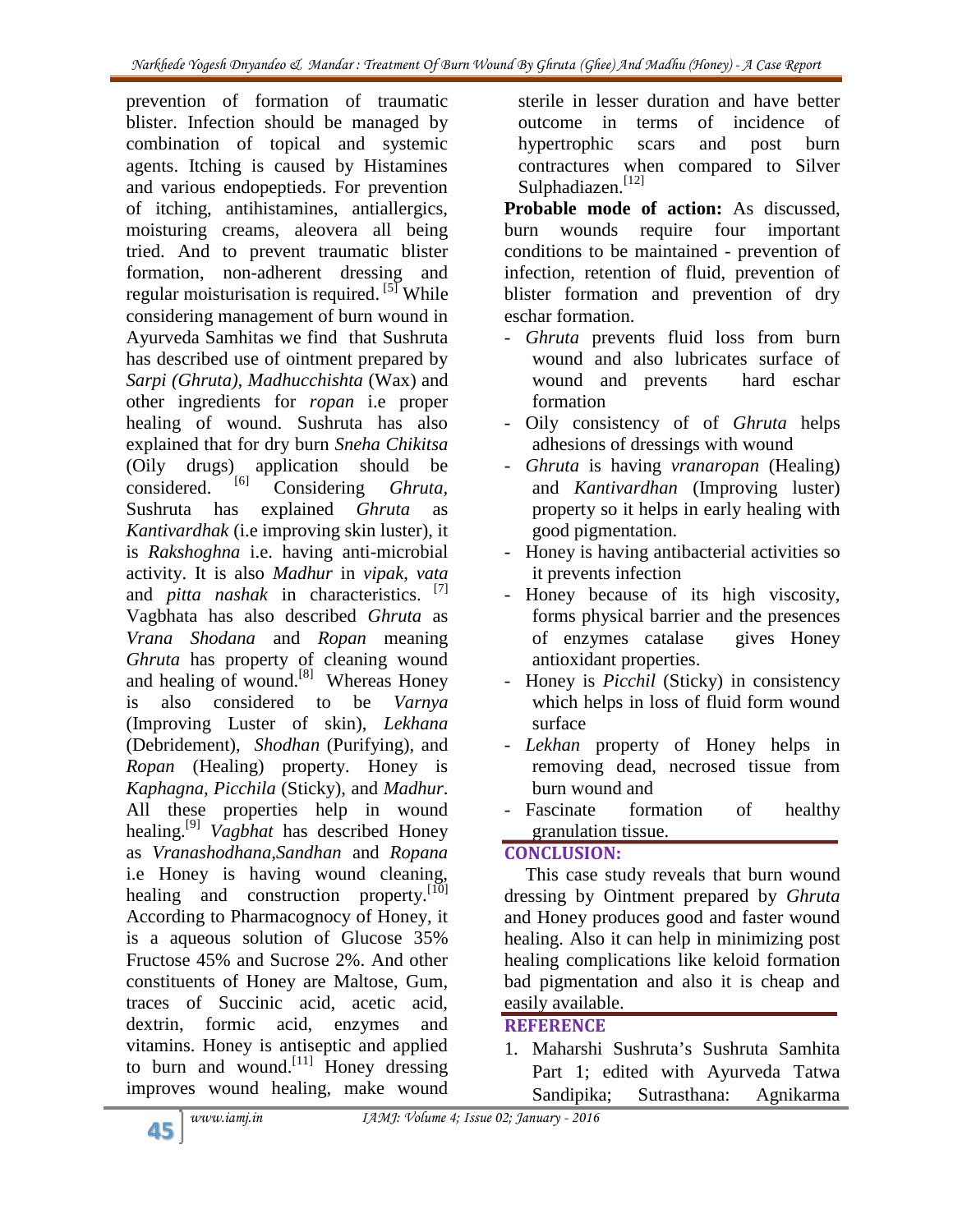Adhya 12- Shlok 27,28; Edited by Ambikadatta Shastri; Edition- Reprint; Chaukhamba Sanskrit Sansthan; Varanasi; 2007: page 41

- 2. Courteny M. Townsend, R. Daniel Beauchamp, B. Mark Evers, Kenneth L. Mattox; Pocket Companion to Sabiston- Text book of Surgery;  $17^{\text{Th}}$  Edition; Reprint; Elsevier Publication, New Indu; Delhi-2015: page no. 291-292
- 3. Norman S. Williams, Christopher J.K., Bulstrode and P. Ronan Connell; Belly and Love's Short practice of surgery;  $25<sup>th</sup>$  edition' Edward Arnold (Publisher) Ltd, India; 2008 : page no-386
- 4. A Cuschieri, P.A. Grace, A. Darzi, N. Borley, D.I. Rowley; Clinical Surgery; Second Edition; Blackwell Sciences Ltd; Italy-2003: page no. 264
- 5. Norman S. Williams, Christopher J.K., Bulstrode and P. Ronan Connell; Belly and Love's Short practice of surgery;  $25<sup>th</sup>$  edition' Edward Arnold (Publisher) Ltd, India; 2008: page no-391
- 6. Maharshi Sushruta's Sushruta Samhita Part 1; edited with Ayurveda Tatwa Sandipika; Sutrasthana:gnikarma A Adhya 12- Shlok 27,28; Edited by Ambikadatta Shastri; Edition- Reprint; Chaukhamba Sanskrit Sansthan; Varanasi; 2007: page 44
- 7. Maharshi Sushruta's Sushruta Samhita Part 1; edited with Ayurveda Tatwa Sandipika; Sutrasthana: Adhya 25-

Shlok 96-97; Edited by Ambikadatta Shastri; Edition- Reprint; Chaukhamba Sanskrit Sansthan; Varanasi; 2007: page 177

- 8. Ashtavaidyan Vaidyamadhom cheriya, Narayan Namboodiri Math; Vahatacharya's Ashtang Hridaya Samhita with Sulekha commentary of First edition: Chaukhamba Krishnadas Academy; Varanasi; 2007: page no. 30
- 9. Maharshi Sushruta's Sushruta Samhita Part 1; edited with Ayurveda Tatwa Sandipika; Sutrasthana: Adhya 25- Shlok 132; Edited by Ambikadatta Shastri; Edition- Reprint; Chaukhamba Sanskrit Sansthan; Varanasi; 2007: page 180
- 10. Ashtavaidyan Vaidyamadhom cheriya, Narayan Namboodiri Math; Vahatacharya's Ashtang Hridaya Samhita with Sulekha commentary of Indu; Sutrastana Adhyaya 5, Shlok- 57; First edition; Chaukhamba Krishnadas Academy; Varanasi; 2007: page no. 31
- 11. C.K. Kokate, A.P. Purohit, S.. Gokhale: Pharmacognocy; Third edition; Niali Prakashan; Sept. 1995: page no. 158
- 12. Shilpi Singh Gupta, Onkar Singh, Praveen Singh Bhagel, Sonia Moses, Sumit Shukla, Ray Kumar mathur: J Cutan Anesthet Surg. Vol 4(3); Sept- Dec. 2011